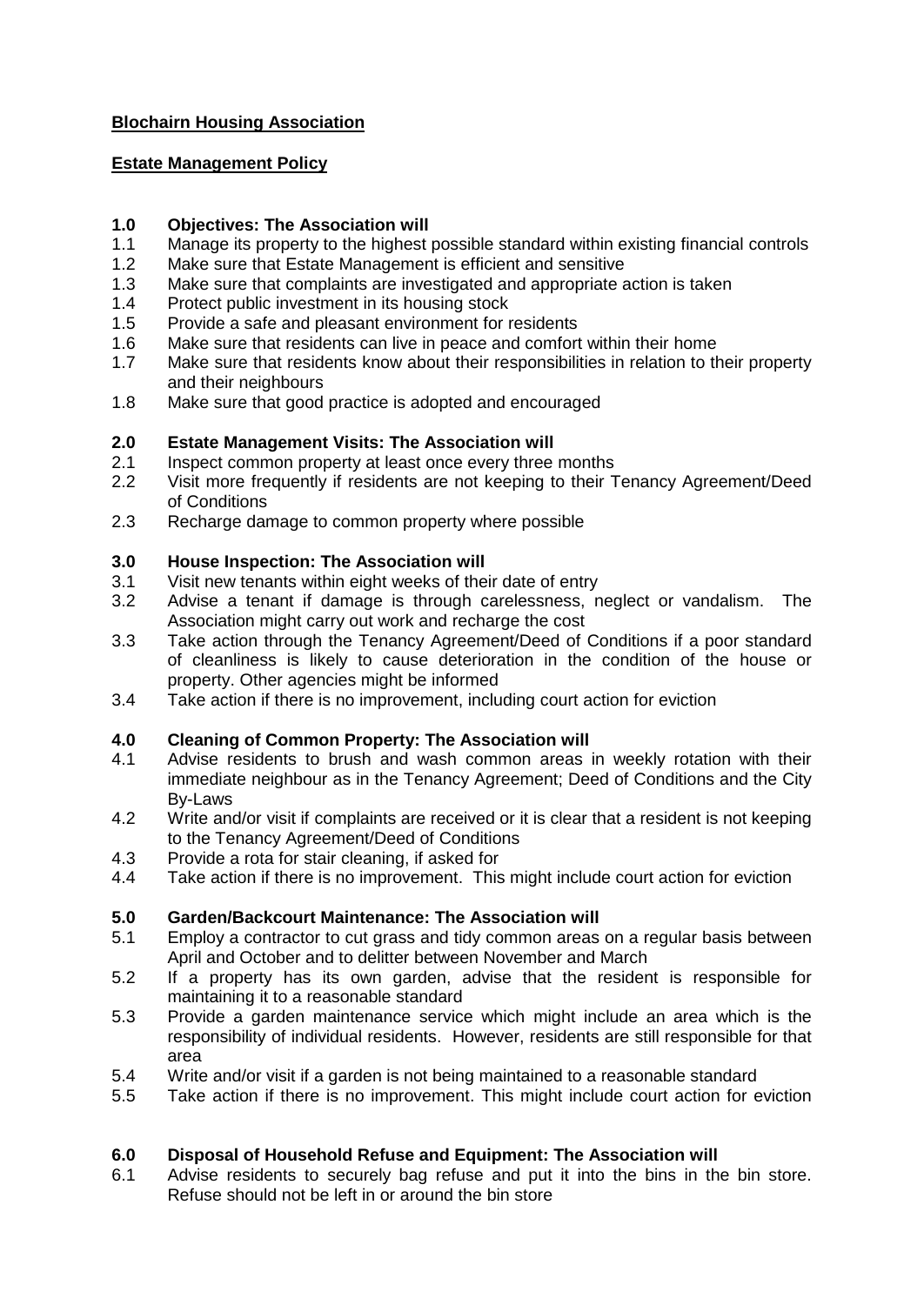- 6.2 Advise residents how to dispose of bulky household items, e.g. washing machines, cookers, furniture, etc. This will be determined by the policy of Glasgow City Council
- 6.3 Advise residents that, if it is necessary to leave bulky items at the bin store or on the pavement, they should make sure that they are placed tidily and are collected by Glasgow City Council as quickly as possible
- 6.4 Advise residents that Glasgow City Council will not uplift refuse caused by improvement works. The resident should make sure that their own Contractor deals with this

# **7.0 Household Pets: The Association will**

- 7.1 Advise tenants to ask for written permission to keep any pet. The Association will not withhold permission unreasonably but might set conditions. Tenants must make sure that pets are kept under control and that they do not cause nuisance to neighbours
- 7.2 Not give permission to keep exotic animals, e.g. snakes<br>7.3 Advise tenants to make other arrangements for care of
- Advise tenants to make other arrangements for care of the pet if permission to keep a pet is not given or permission is withdrawn. If the tenant does not make other reasonable arrangements the Association will take any necessary action. This might include court action for eviction

#### **8.0 Communal Aerials and Satellite Dishes: The Association will**

8.1 Provide and maintain common aerials. Permission will not be given to put up an aerial if a communal aerial is in place. Residents will not normally be given permission to put up individual satellite dishes

#### **9.0 Void Property: The Association will**

- 9.1 Relet houses as quickly as possible
- 9.2 Not normally use security involving steel doors or "meshlite"

#### **10.0 Abandoned Property: The Association will**

- 10.1 Serve an Abandonment Notice if a house is empty and the tenant does not live in it
- 10.2 End the tenancy if the tenant does not contact the Association within 28 days; take possession of the house and allocate it
- 10.4 Only enter the house during the 28 day period to protect the house or personal belongings or furniture left there
- 10.5 Assess whether it would be reasonable to store or dispose of personal possessions or furniture belonging to the tenant. Storage would be for a maximum of six months and costs would be charged to the tenant

### **11.0 Neighbour Disputes: The Association will**

- 11.1 Carry out an initial investigation into a dispute within 5 working days and give a written response within 10 working days
- 11.2 If appropriate, investigate verbal or anonymous complaints
- 11.4 Investigate in a sensitive manner
- 11.5 Issue a Notice warning of Court action if there is a serious breach of tenancy or a persistent nuisance
- 11.6 Instruct solicitors to raise an action in the Sheriff Court if the problem continues. This would be at the discretion of the Management Committee
- 11.7 Evict the tenant if an Eviction Decree is granted. This will be at the discretion of the Management Committee
- 11.8 Treat seriously suspected harassment, including physical attack, damage to property, verbal abuse and any other form of behaviour designed to deprive people of peaceful enjoyment of their home on grounds of gender, religion, race, ethnic or national origin, political orientation, sexual orientation, disability, marital status, age or social background